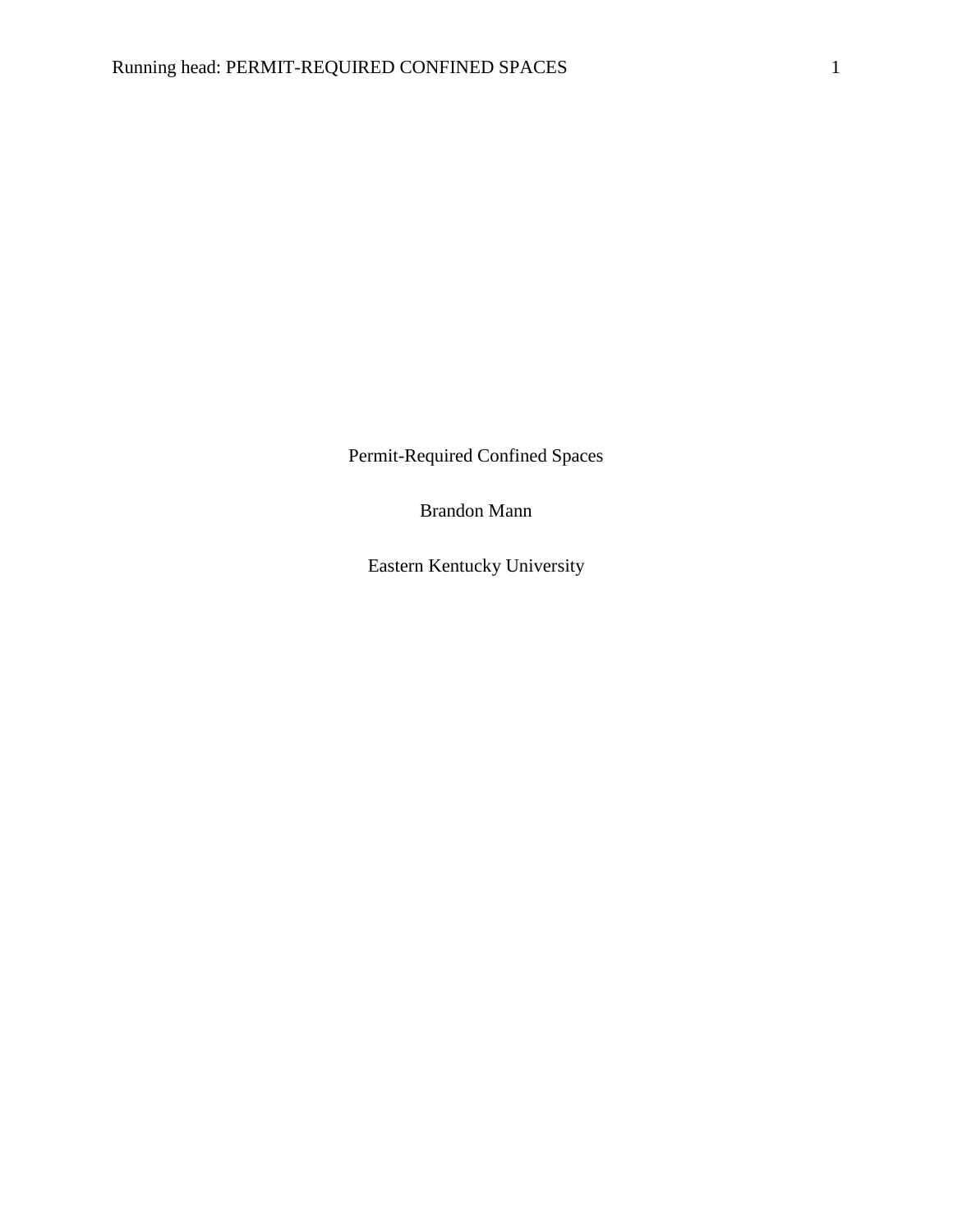According to the National Institute for Occupational Safety and Health (NIOSH), 98 workers are killed on average each year in confined spaces (NIOSH, 2016). Confined spaces are regulated under the OSH Act, specifically 29 CFR 1910.146, and are defined as any space large enough for an employee to enter, has limited means to enter and exit, and is not designed for continuous occupancy by the employee (OSHA, 2011). OSHA goes on to define a permitrequired confined space as a confined space that involves any of the following: a hazardous atmosphere, a material that could engulf an employee, inwardly converging walls or a downward-sloped floor that could trap an employee, or any other serious safety or health hazard (OSHA, 2011).

As the above definitions illustrate, there are hazards that exist in both confined spaces and permit-required confined spaces. Typical hazards of confined spaces include ergonomics issues from abnormal postures while working in the confined space, as well as the lack of sufficient emergency exit routes. Permit-required confined spaces have more serious, and lifethreatening, hazards. As such, there are many rules put into place by the OSH Act to protect employees from permit-required confined spaces.

The safety professional within the organization needs to evaluate the work environment to determine if any permit-required confined spaces exist. If so, the employer has two options: the employer can allow employee access to the spaces, or disallow access to the spaces.

If an employer decides to disallow employee access to permit-required confined spaces, they are required to take actions to prevent the accidental entrance of employees into the confined spaces. First, the employer shall place signage on the entrance to the confined space to warn employees with language such as "DANGER -- PERMIT-REQUIRED CONFINED SPACE, DO NOT ENTER" (OSHA, 2011). The employer is also required to monitor changes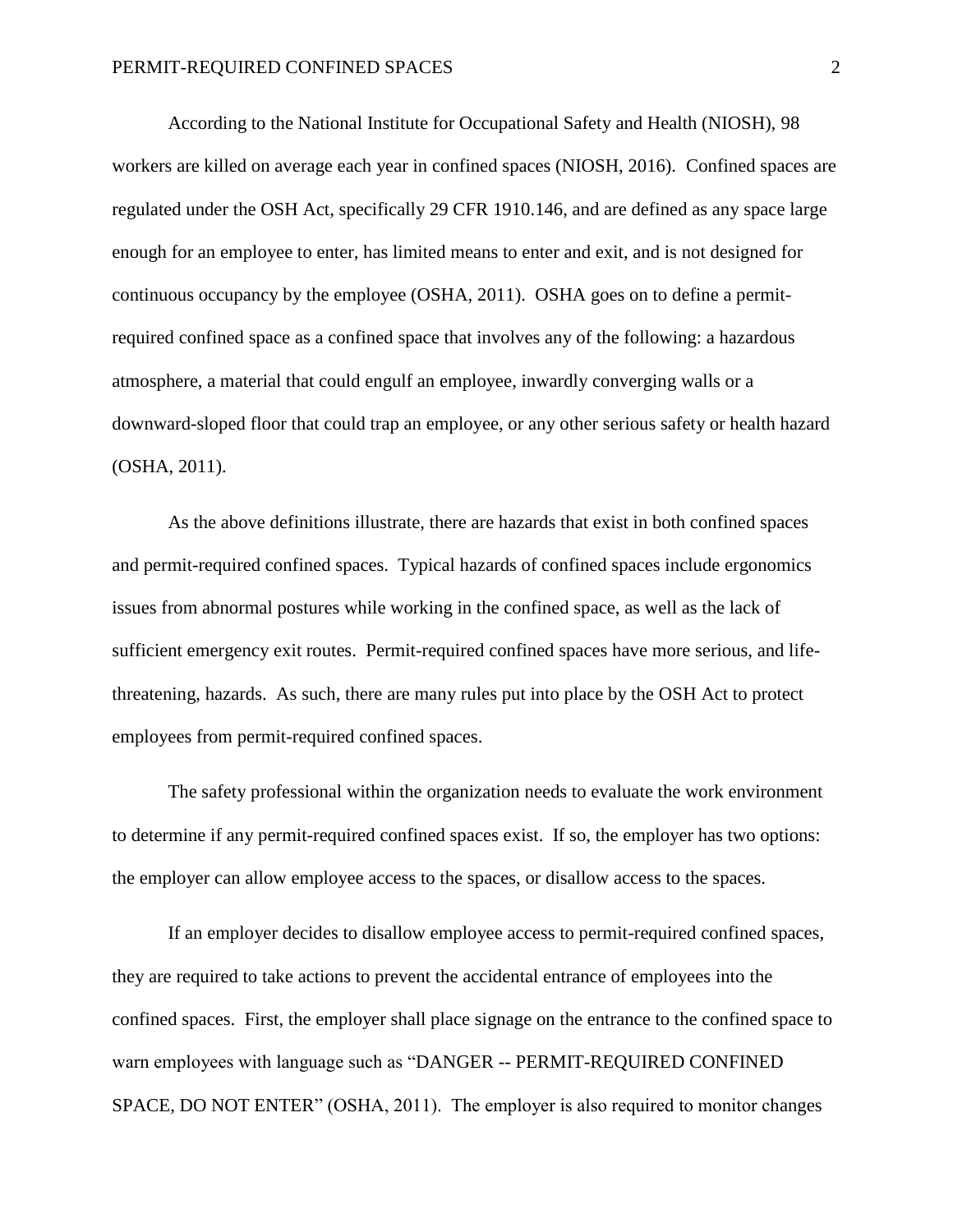## PERMIT-REQUIRED CONFINED SPACES 3

in confined spaces to see if changes result in the confined space becoming a permit-required confined space, and to act as necessary. Additionally, any contractor performing work at the employer's site in a permit-required confined space shall be informed of the presence of permitrequired confined spaces, the hazards that exist, the protocol that the employer has initiated for entry into the space, and a debrief of their entry into the space.

When an employer decides to allow its own employees to enter the permit-required confined space, there are several protocols that must be initiated and followed. The employer is required to develop a permit entry program that addresses who can enter the space, under what conditions, and what measures are to be taken to safeguard the safety of the employees entering the space.

A permit entry program should address the following items:

- Training for employees entering the space.
- Written rescue procedures to remove an incapacitated employee from the space.
- Mechanical ventilation of the space prior to, and during, the employee entering.
- Monitoring of the air quality before and during entry into the space.
- Availability of proper air monitoring and life-saving equipment as required by this standard.
- The presence of a secondary employee to monitor the activities of the primary employee entering the space.
- A life-line or other rescue equipment available to remove an incapacitated employee from the space.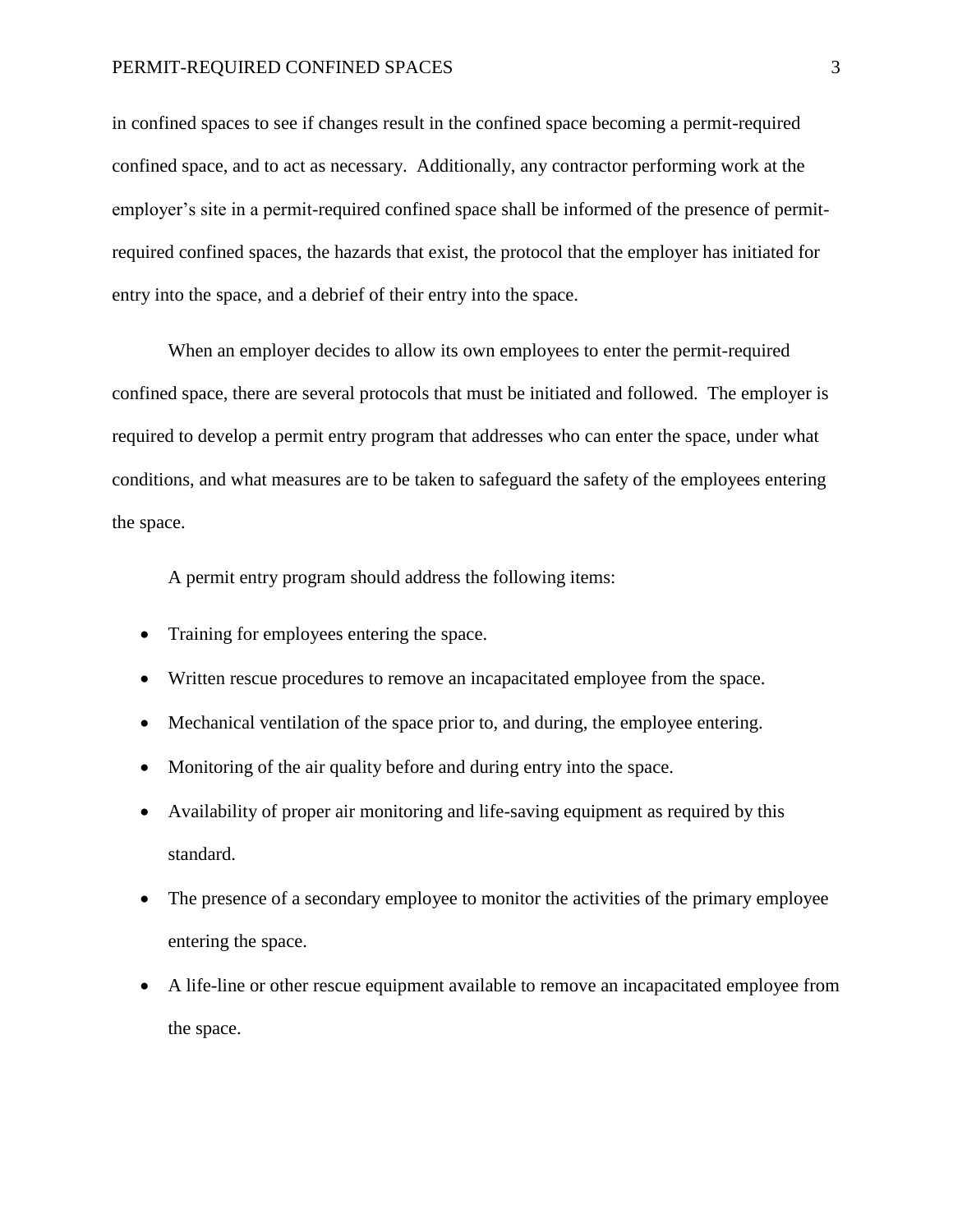• A permit to enter the space shall be required for any person entering the space, and all requirements shall be met before the permit is issued.